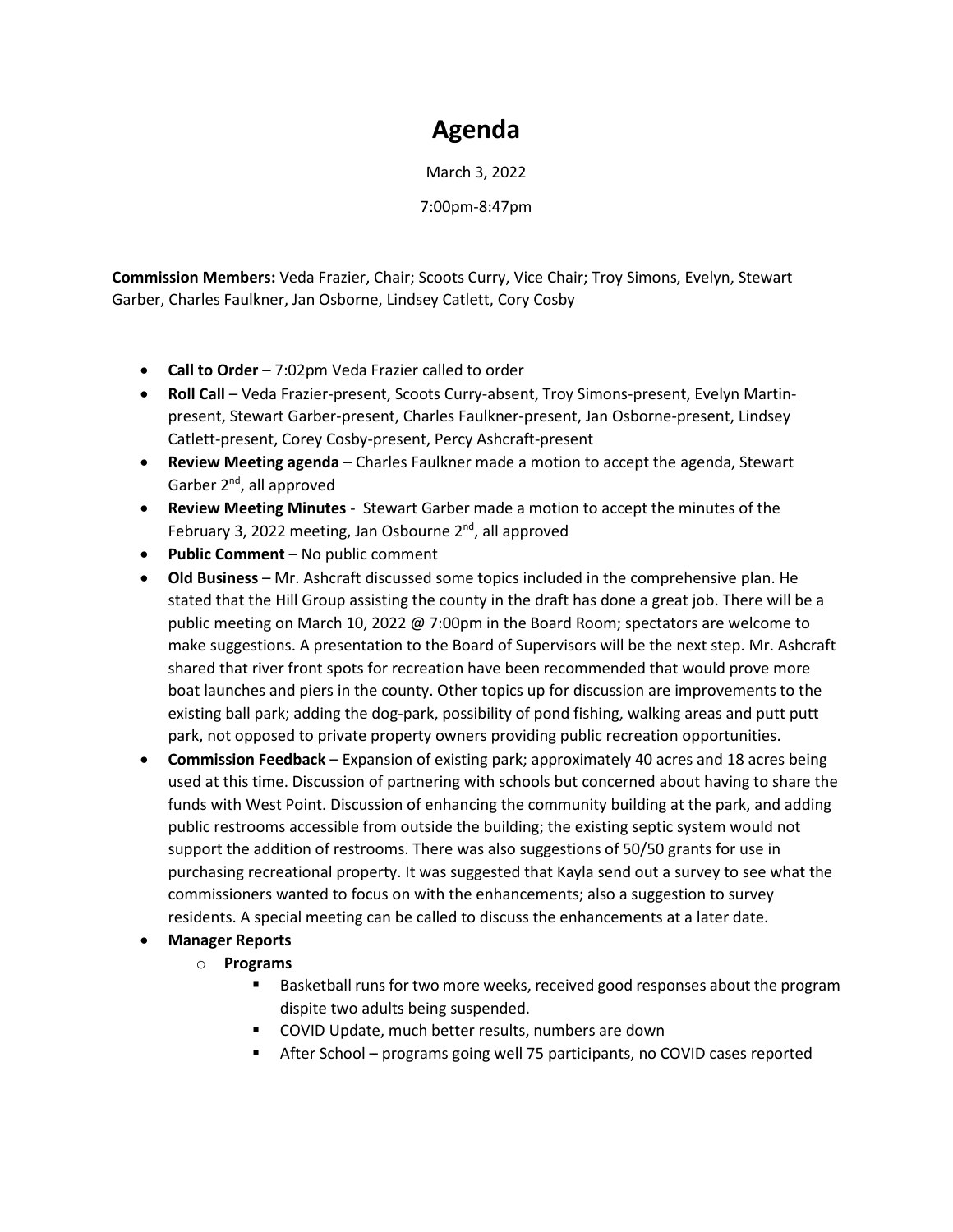- Spring Soccer 103 participants registered, enrollment is up  $33%$ -Getting ready to close registration on Sunday. Then we will draft teams and schedule practices and games.
- Dance Fitness Instructor offering classes on Tuesdays & Thursdays from 10am to 11am; 3 week session \$60
- Summer Sneakers \$120 a week for kids who enroll full time, \$90 a week for kids who enroll in 3 day week program. No field trips this year but we plan to bring lots of special visitors and activities planned. Veda Frazier asked what is the time of the program. Kayla responses from 7:30a.m. to 6:00p.m. Veda Frazier asked if we had a target number of kids that we would like to see. Kayla responded that we had 100 prior to covid and we would like to get back to that. Troy asked how Senior Bingo was going and if it had started back up. Kayla said they will start back in March and this coming Monday will be the first time for this year.

## o **Park Report**

- Maintenance projects and upgrades
- Field 4 infield cutback Little League will take care of this
- Little League met with Kayla, the county will pay for 2 loads of dirt; Little League recommended putting fill dirt on field 4 an the good dirt on field 1
- Message Board plexi-glass to be replaced
- Power to scoreboards money in budget to run power at this time
- Door locks considering keypads on the restroom doors behind the concession stand
- Walking Trails back of the park is a good location for the trails and possibility of adding fish and ducks to the pond
- Rec Center Update money in the budget for the 5 year plan to update building

## o **Community Center Report**

- Parking Update gravel is down, area expanded at the 360 Community Center
- Fence Update Quote had increased way more than we had been budgeted. We figured it out on how to get it done. We had the \$8000.00 from the Capitol Improvement and then there was capital improvement money from the 360 complex to cover the rest. The fence is scheduled to be installed on April  $11<sup>th</sup>$ .
- Maintenance has put out bids for new siding and roofing on the 360 complex.
- Blood Drive need 30 blood donors in order for the blood bank to come out

## o **Other Reports**

- Fiscal Year 23 Budget program budget didn't change much, financial budget moved salaries to administrative budget; van added to vehicle budget
- o **KWLL –** Troy reported that the fence people came out last week, fence repairs and moving dugout gates to enforce keeping children in and parents out, fields have been graded and the KWLL folks have been working hard to get the fields ready for season practices opening on Saturday. KWLL has 375 players registered, 110 of them are in the TBall division; first games of the season will be played on March 26, 2022. Opening day will be pushed back a couple of weeks due to past bad weather experiences. They've been talking to Musco about adding more lights to extend playing time to after dark.